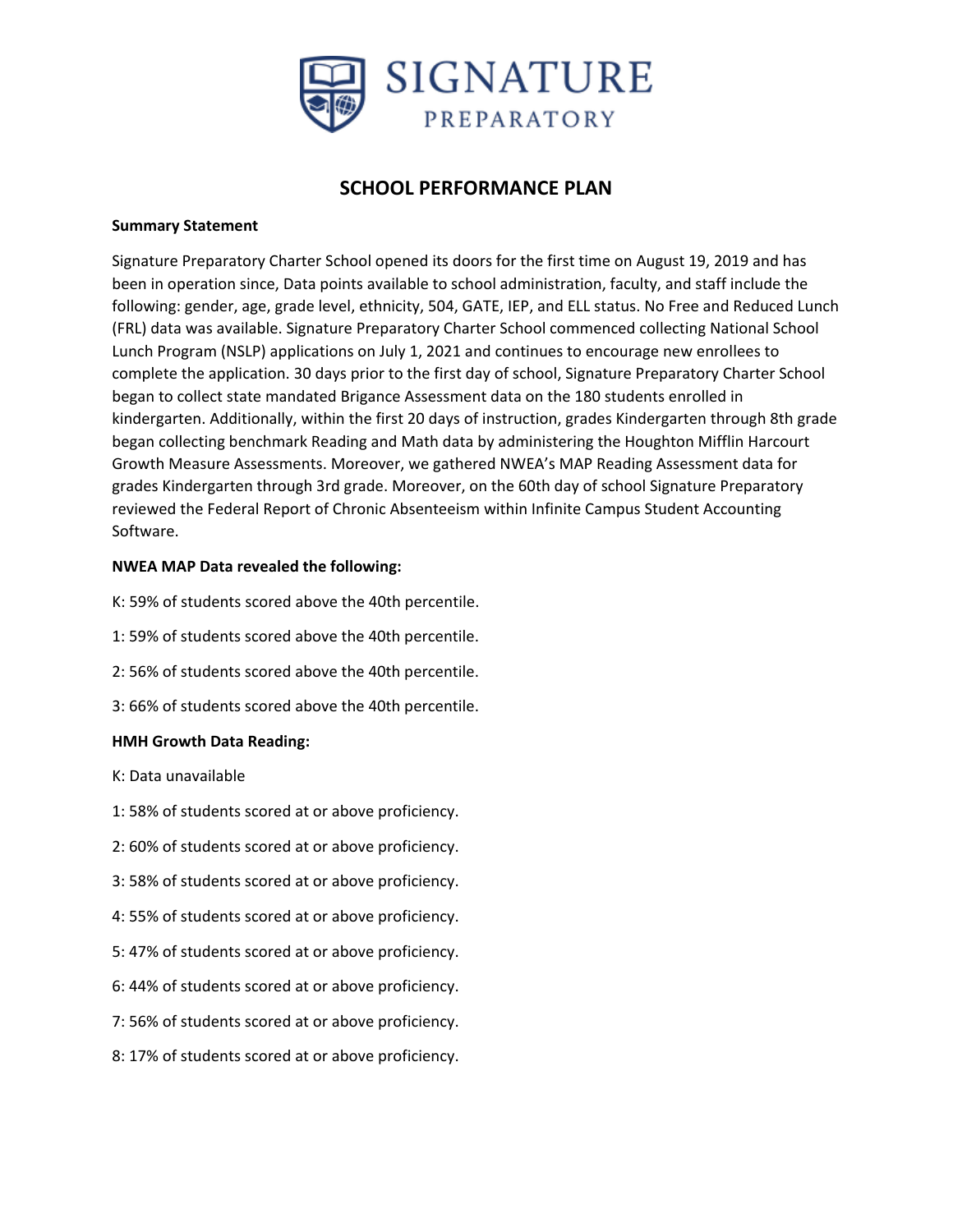

### **HMH Growth Data Mathematics:**

- K: Data unavailable
- 1: 64% of students scored at or above proficiency.
- 2: 70% of students scored at or above proficiency.
- 3: 69% of students scored at proficiency.
- 4: 49% of students scored at or above proficiency.
- 5: 45% of students scored at proficiency.
- 6: 47% of students scored at or above proficiency.
- 7: 51% of students scored at or above proficiency.
- 8: 22% of students scored at or above proficiency.

### **Infinite Campus School Attendance Data from the first two months of classes revealed:**

Percentage of students in attendance daily was 92.25%% for grades, K-5 and 95.28% for grades, 6-8.

|                             | Goal 1                          |                                 |
|-----------------------------|---------------------------------|---------------------------------|
| <b>Priority Need</b>        | <b>Root Causes</b>              | <b>Measurable Objectives</b>    |
| All students will increase  | As all teachers work with       | Increase the percent of all     |
| proficiency in ELA from 49% | Signature Prep and work to      | students in the proficient and  |
| (2021 Fall HMH ELA Growth   | effectively implement HMH Into  | advanced designations           |
| Measure Baseline) to 60% by | Reading and Into Literature     | according to the below:         |
| Spring 2022 as measured by  | curriculum, implementation      |                                 |
| <b>HMH Growth Measure</b>   | consistency of effective Tier 1 | 1: Increase from 58% (Fall) to  |
| Assessment.                 | and Tier 2 instructional        | 62% (Winter) to 66% (Spring).   |
|                             | practices should improve over   |                                 |
|                             | time. Additionally, a cohesive  | 2: Increase from 60% (Fall) to  |
|                             | alignment of student work and   | 64% (Winter) to 68% (Spring).   |
|                             | tasks to the rigor and depth of |                                 |
|                             | the NVACS and SBAC will be      | 3: Increase from 58% (Fall) to  |
|                             | necessary                       | 62% (Winter) to 66% (Spring).   |
|                             |                                 |                                 |
|                             |                                 | 4: Increase from 55% (Fall) to  |
|                             |                                 | 57.5% (Winter) to 60% (Spring). |
|                             |                                 |                                 |
|                             |                                 | 5: Increase from 47% (Fall) to  |
|                             |                                 | 50% (Winter) to 54% (Spring).   |
|                             |                                 |                                 |
|                             |                                 | 6: Increase from 44% (Fall) to  |
|                             |                                 | 48% (Winter) to 54% (Spring).   |
|                             |                                 |                                 |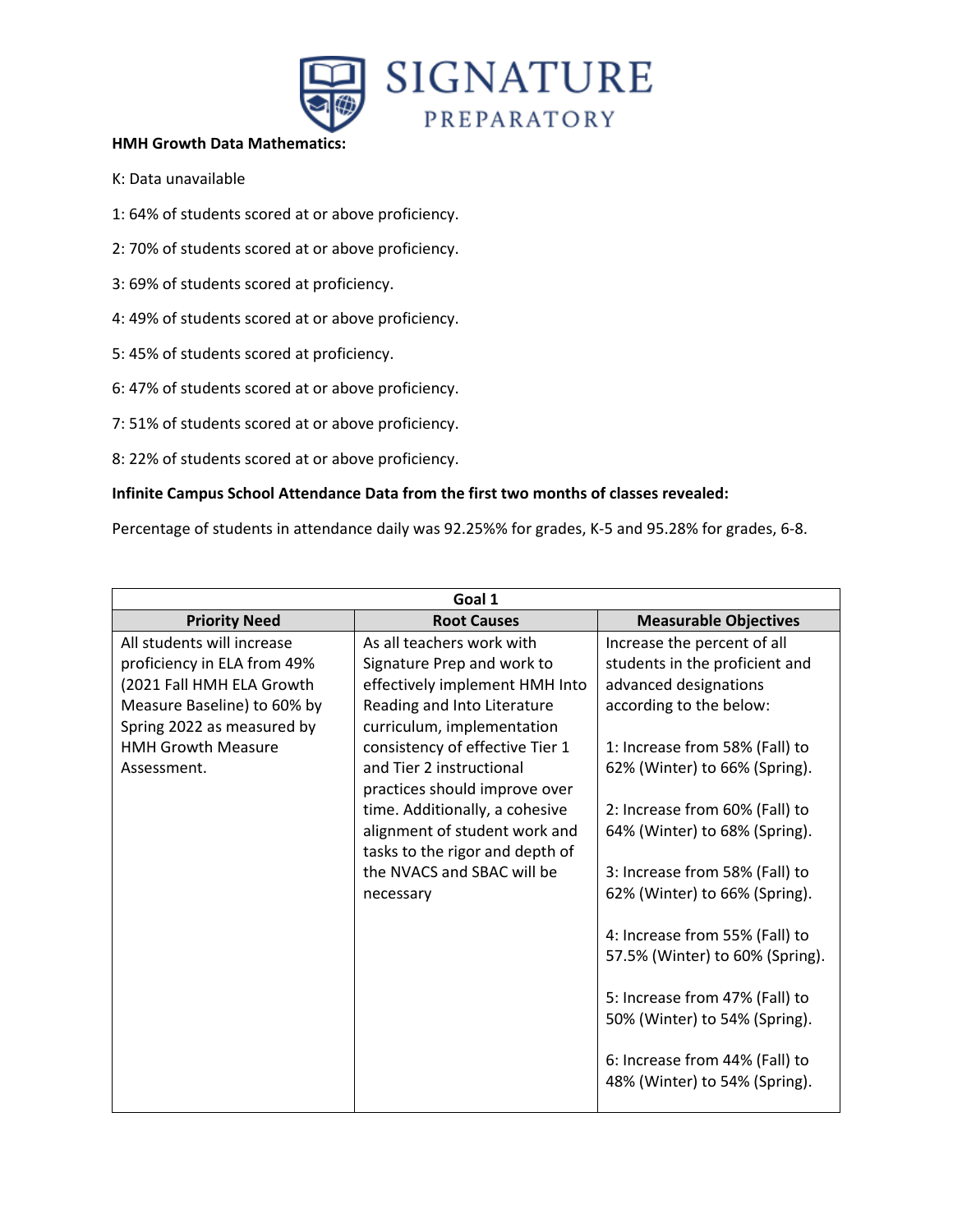

7: Increase from 56% (Fall) to 59% (Winter) to 62% (Spring).

8: Increase from 17% (Fall) to 25% (Winter) to 30% (Spring).

|                               | <b>Action Plan</b>                       |                              | <b>Monitoring Plan</b>          |                          |
|-------------------------------|------------------------------------------|------------------------------|---------------------------------|--------------------------|
| <b>Action Step</b>            | <b>Resources /</b>                       | List Artifacts /             | List Timeline,                  | <b>Monitoring Status</b> |
|                               | <b>Amount Needed</b>                     | <b>Evidence of</b>           | Benchmarks, and                 |                          |
|                               | for                                      | <b>Progress</b>              | <b>Person</b>                   |                          |
|                               | Implementation                           |                              | Responsible                     |                          |
| Professional                  | <b>List Resources</b>                    | <b>Continuation</b>          | <b>NCCAT S</b>                  | <b>NCCAT S</b>           |
| <b>Development</b>            |                                          | from last year               | <b>Indicators</b>               | <b>Indicators</b>        |
| Provide PD for                | Classroom                                | Frontline                    | Administration                  | N/A                      |
| literacy programs             | <b>Teachers</b>                          | Professional                 | will develop PD                 |                          |
| for successful                | (Operational                             | Development                  | calendar &                      |                          |
| implementation                | Budget)                                  | Database, sign in            | provide aligned                 |                          |
| of effective                  |                                          | sheets, classroom            | PD.                             |                          |
| instructional                 | <b>ELL Strategist</b>                    | observations, PLC            |                                 |                          |
| practices.                    | (Operational                             | process training             |                                 |                          |
|                               | Budget)                                  | sign-in sheets               |                                 |                          |
|                               |                                          | data collection              |                                 |                          |
|                               | Into Reading/Into                        | tool, PLC                    |                                 |                          |
|                               | Literature                               | Agenda/Minutes.              |                                 |                          |
|                               | (National Charter                        |                              |                                 |                          |
|                               | School Start Up                          |                              |                                 |                          |
|                               | Grant)                                   |                              |                                 |                          |
| Provide PD for                | Classroom                                | Frontline                    | August 2019-May                 | N/A                      |
| effective                     | <b>Teachers</b>                          | Professional                 | 2020: Classroom                 |                          |
| implementation                | (Operational                             | Development                  | teachers will                   |                          |
| of Professional               | Budget)                                  | Database, sign in            | complete weekly                 |                          |
| Learning                      |                                          | sheets, classroom            | PLC focused on                  |                          |
| Community                     | <b>ELL Strategist</b>                    | observations, PLC            | common grade                    |                          |
| model for                     | (Operational                             | process training             | level assessment                |                          |
| analyzing student             | Budget)                                  | sign-in sheets               | data and                        |                          |
| ELA/Reading data              |                                          | data collection              | administer                      |                          |
| for planning<br>effective and | <b>PLC Training</b><br>(National Charter | tool, PLC<br>Agenda/Minutes. | required progress<br>monitoring |                          |
| relevant                      | School Start Up                          |                              | assessments                     |                          |
| instruction.                  |                                          |                              |                                 |                          |
|                               | Grant)                                   |                              |                                 |                          |
| Family                        | <b>List Resources</b>                    | <b>Continuation</b>          | <b>NCCAT S</b>                  | <b>NCCAT S</b>           |
| Engagement                    |                                          | from last year               | <b>Indicators</b>               | <b>Indicators</b>        |
| Implement                     | Classroom                                | Frontline                    |                                 | N/A                      |
| <b>Academic Parent</b>        | Teachers                                 | Professional                 |                                 |                          |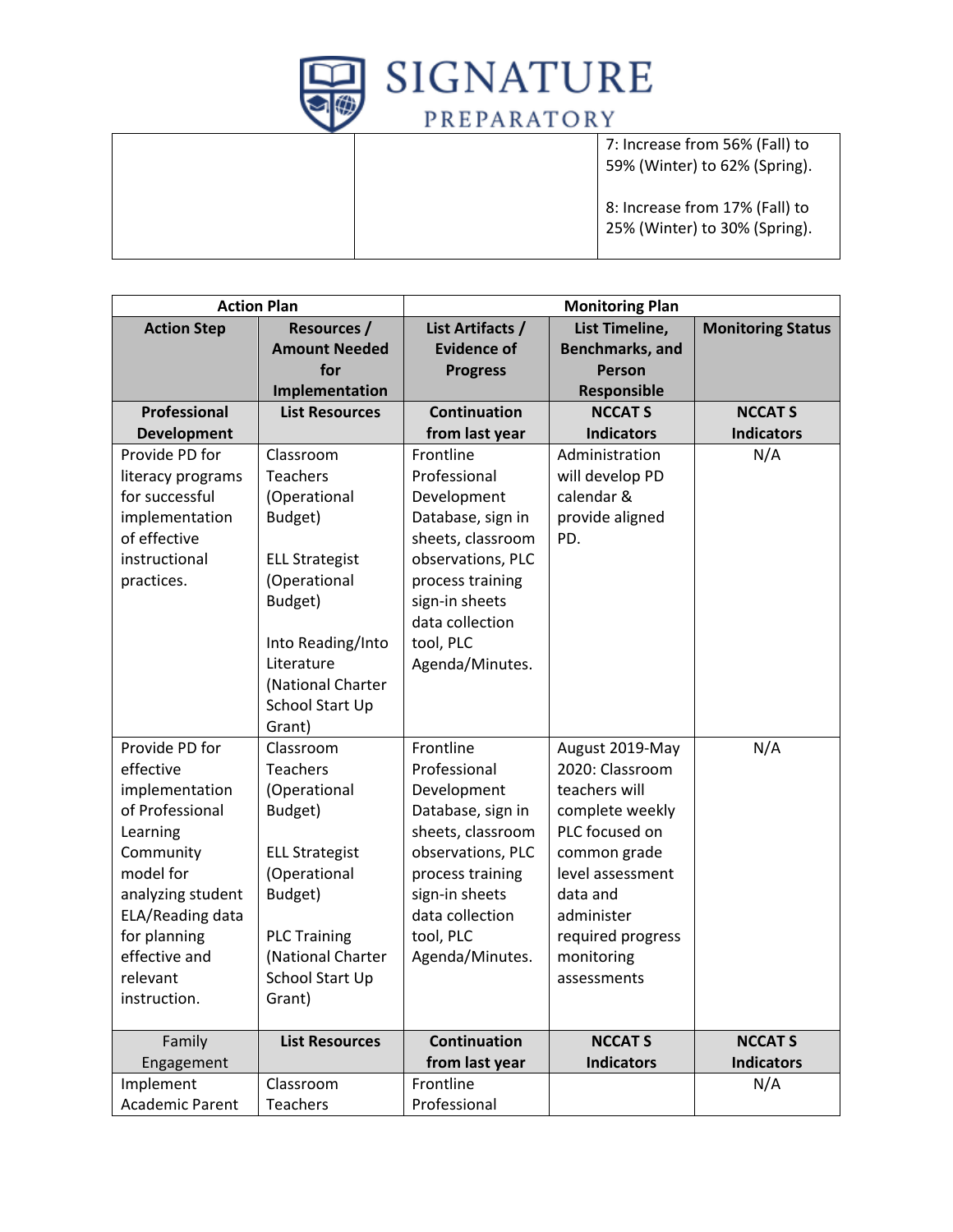

# **SIGNATURE**

# PREPARATORY

| <b>Teacher Team</b> | (Operational          | Development             | October 2021      |  |
|---------------------|-----------------------|-------------------------|-------------------|--|
| (APTT) Meetings 2   | Budget)               | Database, sign in       | <b>March 2022</b> |  |
| times per year in   |                       | sheets, APTT            |                   |  |
| replacement of      | <b>ELL Strategist</b> | observations,           |                   |  |
| traditional parent- | (Operational          | <b>APTT Grade Level</b> |                   |  |
| teacher             | Budget)               | and Individual          |                   |  |
| conferences.        |                       | <b>Student Reading</b>  |                   |  |
| <b>Spring APTT</b>  | Into Reading/Into     | Data, Family Goal       |                   |  |
| would be a          | Literature Growth     | Setting Sheets,         |                   |  |
| culmination of      | <b>Measures</b>       | <b>APTT PowerPoint</b>  |                   |  |
| goal setting        | Assessments           | Presentations.          |                   |  |
| binder review led   | (National Charter     |                         |                   |  |
| by students with    | School Start Up       |                         |                   |  |
| their parents.      | Grant)                |                         |                   |  |
|                     |                       |                         |                   |  |
|                     | Take home             |                         |                   |  |
|                     | activities for        |                         |                   |  |
|                     | parents to            |                         |                   |  |
|                     | implement             |                         |                   |  |
|                     | (Operational          |                         |                   |  |
|                     | Budget).              |                         |                   |  |

|                              | Goal 2                           |                                  |
|------------------------------|----------------------------------|----------------------------------|
| <b>Priority Need</b>         | <b>Root Causes</b>               | <b>Measurable Objectives</b>     |
| All students will increase   | As all teachers are new to       | Increase the percent of all      |
| proficiency in Mathematics   | Signature Prep and new to the    | students in the proficient and   |
| from 52% (2021 Fall HMH Math | HMH Into Math curriculum,        | advanced designations            |
| Growth Measure Baseline) to  | there will be Inconsistent       | according to the below:          |
| 60% by Spring 2020 as        | implementation of effective Tier |                                  |
| measured by HMH Growth       | 1 and Tier 2 instructional       | 1: Increase from 64% (Fall) to   |
| Measure Assessment.          | practices. Additionally, a       | 67% (Winter) to 70% (Spring).    |
|                              | cohesive alignment of student    |                                  |
|                              | work and tasks to the rigor and  | 2: Increase from 70% (Fall) to   |
|                              | depth of the NVACS and SBAC      | 73% (Winter) to 76% (Spring).    |
|                              | will be necessary                |                                  |
|                              |                                  | 3: Increase from 69% (Fall) to   |
|                              |                                  | 72% (Winter) to 75% (Spring).    |
|                              |                                  |                                  |
|                              |                                  | 4: Increase from 49% (Fall) to   |
|                              |                                  | 53% (Winter) to 57% (Spring).    |
|                              |                                  |                                  |
|                              |                                  | 5: Increase from 45% (Fall) to   |
|                              |                                  | 48% (Winter) to 52% (Spring).    |
|                              |                                  |                                  |
|                              |                                  | 6/7/8: Increase from 30% (Fall)  |
|                              |                                  | to 38% (Winter) to 45% (Spring). |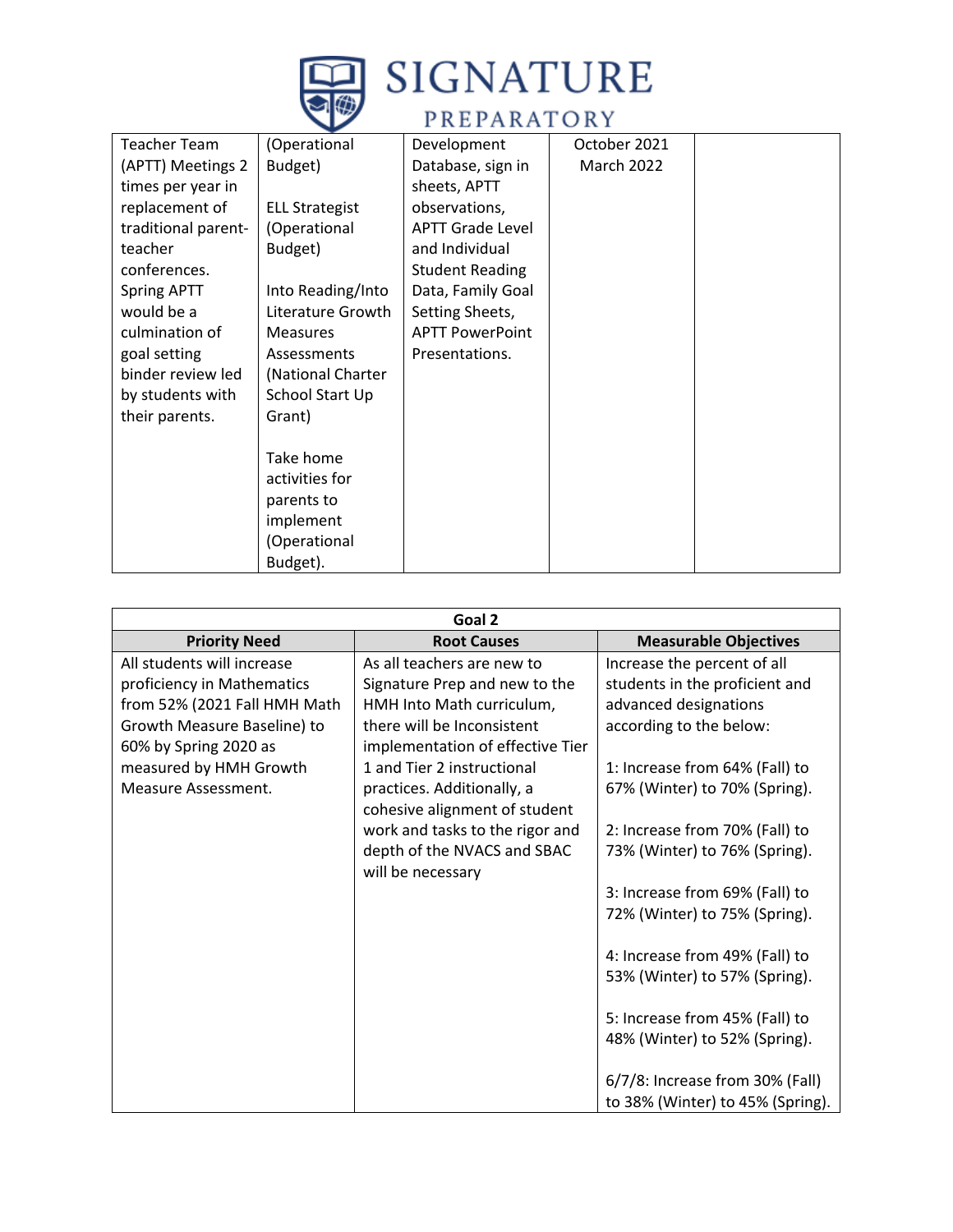

| <b>Action Plan</b>     |                       |                         | <b>Monitoring Plan</b> |                          |
|------------------------|-----------------------|-------------------------|------------------------|--------------------------|
| <b>Action Step</b>     | <b>Resources /</b>    | List Artifacts /        | List Timeline,         | <b>Monitoring Status</b> |
|                        | <b>Amount Needed</b>  | <b>Evidence of</b>      | <b>Benchmarks, and</b> |                          |
|                        | for                   | <b>Progress</b>         | Person                 |                          |
|                        | Implementation        |                         | Responsible            |                          |
| Professional           | <b>List Resources</b> | <b>Continuation</b>     | <b>NCCAT S</b>         | <b>NCCAT S</b>           |
| <b>Development</b>     |                       | from last year          | <b>Indicators</b>      | <b>Indicators</b>        |
| Provide PD for         | Classroom             | Frontline               | Administration         | N/A                      |
| mathematics            | <b>Teachers</b>       | Professional            | will develop PD        |                          |
| programs for           | (Operational          | Development             | calendar &             |                          |
| successful             | Budget)               | Database, sign in       | provide aligned        |                          |
| implementation         |                       | sheets, classroom       | PD.                    |                          |
| of effective           | <b>ELL Strategist</b> | observations, PLC       |                        |                          |
| instructional          | (Operational          | process training        |                        |                          |
| practices.             | Budget)               | sign-in sheets          |                        |                          |
|                        |                       | data collection         |                        |                          |
|                        | Into Math             | tool, PLC               |                        |                          |
|                        | (National Charter     | Agenda/Minutes          |                        |                          |
|                        | School Start Up       |                         |                        |                          |
|                        | Grant)                |                         |                        |                          |
| Provide PD for         | Classroom             | Frontline               | August 2021-May        | N/A                      |
| effective              | <b>Teachers</b>       | Professional            | 2022: Classroom        |                          |
| implementation         | (Operational          | Development             | teachers will          |                          |
| of Professional        | Budget)               | Database, sign in       | complete weekly        |                          |
| Learning               |                       | sheets, classroom       | PLC focused on         |                          |
| Community              | <b>ELL Strategist</b> | observations, PLC       | common grade           |                          |
| model for              | (Operational          | process training        | level assessment       |                          |
| analyzing student      | Budget)               | sign-in sheets          | data and               |                          |
| Math data for          |                       | data collection         | administer             |                          |
| planning effective     | <b>PLC Training</b>   | tool, PLC               | required progress      |                          |
| and relevant           | (National Charter     | Agenda/Minutes          | monitoring             |                          |
| instruction.           | School Start Up       |                         | assessments.           |                          |
|                        | Grant)                |                         |                        |                          |
| Family                 | <b>List Resources</b> | <b>Continuation</b>     | <b>NCCAT S</b>         | <b>NCCAT S</b>           |
| Engagement             |                       | from last year          | <b>Indicators</b>      | <b>Indicators</b>        |
| Implement              | Classroom             | Frontline               | October 2021           | N/A                      |
| <b>Academic Parent</b> | <b>Teachers</b>       | Professional            | <b>March 2022</b>      |                          |
| <b>Teacher Team</b>    | (Operational          | Development             |                        |                          |
| (APTT) Meetings 2      | Budget)               | Database, sign in       |                        |                          |
| times per year in      |                       | sheets, APTT            |                        |                          |
| replacement of         | <b>ELL Strategist</b> | observations,           |                        |                          |
| traditional parent-    | (Operational          | <b>APTT Grade Level</b> |                        |                          |
| teacher                | Budget)               | and Individual          |                        |                          |
| conferences.           |                       | <b>Student Reading</b>  |                        |                          |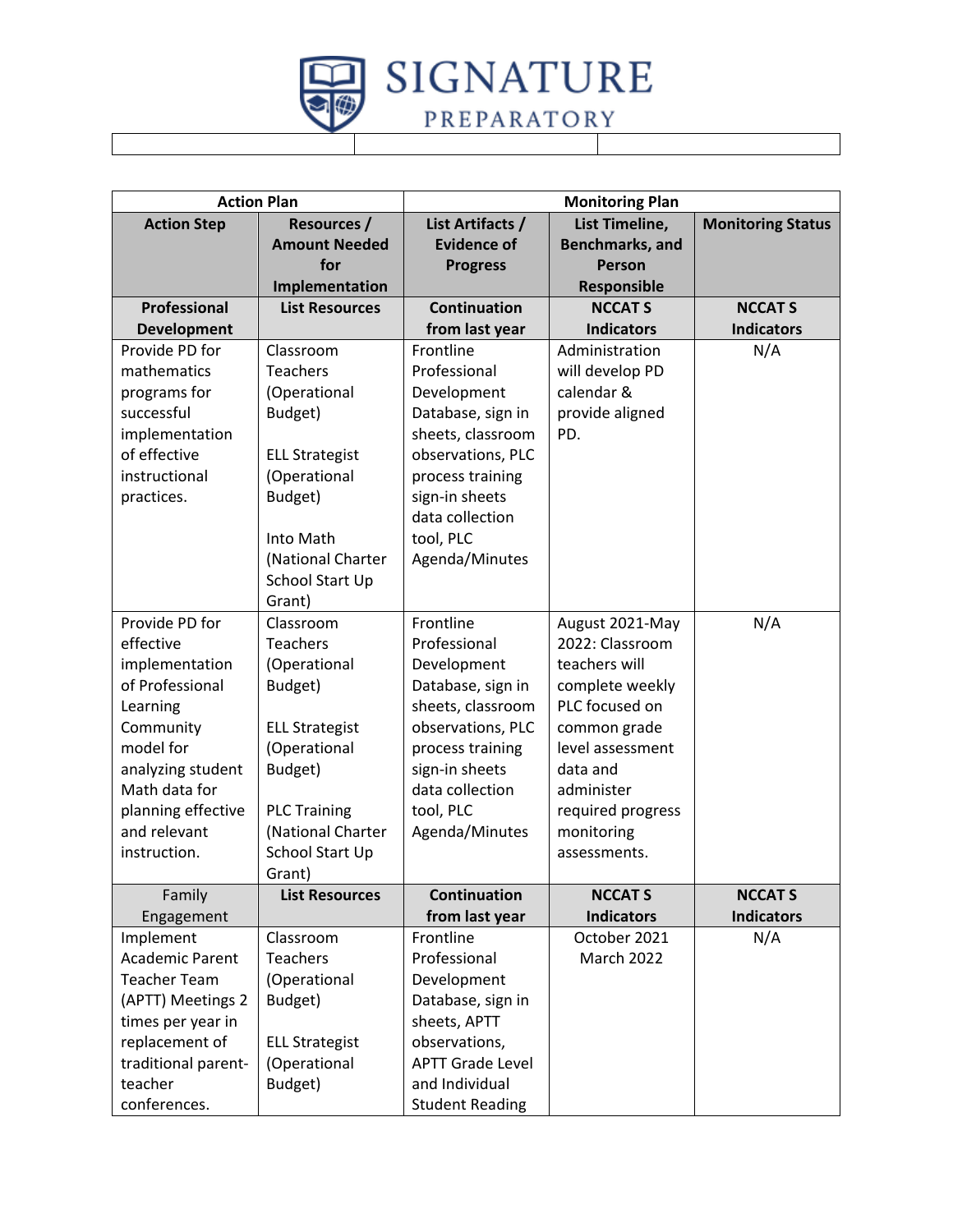

| <b>Spring APTT</b> | Into Math Growth  | Data, Family Goal      |  |
|--------------------|-------------------|------------------------|--|
| would be a         | <b>Measures</b>   | Setting Sheets,        |  |
| culmination of     | Assessments       | <b>APTT PowerPoint</b> |  |
| goal setting       | (National Charter | Presentations.         |  |
| binder review led  | School Start Up   |                        |  |
| by students with   | Grant)            |                        |  |
| their parents.     |                   |                        |  |
|                    | Take home         |                        |  |
|                    | activities for    |                        |  |
|                    | parents to        |                        |  |
|                    | implement         |                        |  |
|                    | (Operational      |                        |  |
|                    | Budget).          |                        |  |

|                                                                                                                                                                                      | Goal 3                                                                                                                                                                                                                    |                                                                                                                                                                       |
|--------------------------------------------------------------------------------------------------------------------------------------------------------------------------------------|---------------------------------------------------------------------------------------------------------------------------------------------------------------------------------------------------------------------------|-----------------------------------------------------------------------------------------------------------------------------------------------------------------------|
| <b>Priority Need</b>                                                                                                                                                                 | <b>Root Causes</b>                                                                                                                                                                                                        | <b>Measurable Objectives</b>                                                                                                                                          |
| Increase the percentage of<br>student attendance from<br>92.25% (K-5) to 95% and 95.28%<br>(6-8) to 98% as measured by<br>Infinite Campus and Nevada<br>State Performance Framework. | A significant quantity of the<br>students on the Federal<br>Chronically Absent correlate to<br>(1) NRS 392.4566 Habitual<br>Discipline Problems, (2) absent<br>due to significant health care<br>needs, or (3) no reason. | From first 60 days 92.25% (K-5)<br>and 95.28% (6-8) to 93.5% (K-5)<br>and 96.5% by instructional day<br>120 and 95% (K-5) and 98% (6-<br>8) by instructional day 180. |

| <b>Action Plan</b> |                                                              | <b>Monitoring Plan</b>                                    |                                                                                 |                          |
|--------------------|--------------------------------------------------------------|-----------------------------------------------------------|---------------------------------------------------------------------------------|--------------------------|
| <b>Action Step</b> | Resources /<br><b>Amount Needed</b><br>for<br>Implementation | List Artifacts /<br><b>Evidence of</b><br><b>Progress</b> | List Timeline,<br><b>Benchmarks, and</b><br><b>Person</b><br><b>Responsible</b> | <b>Monitoring Status</b> |
| Professional       | <b>List Resources</b>                                        | Continuation                                              | <b>NCCAT S</b>                                                                  | <b>NCCAT S</b>           |
| <b>Development</b> |                                                              | from last year                                            | <b>Indicators</b>                                                               | <b>Indicators</b>        |
| All staff          | Classroom                                                    | Frontline                                                 | August 2021-May                                                                 | N/A                      |
| professional       | <b>Teachers</b>                                              | Professional                                              | 2022: MTSS/PBIS                                                                 |                          |
| learning on        | (Operational                                                 | Development                                               | Team will                                                                       |                          |
| MTSS/PBIS for      | Budget)                                                      | Database, sign in                                         | participate in                                                                  |                          |
| PBIS team. Site-   |                                                              | sheets, Citation                                          | monthly                                                                         |                          |
| led PBIS training  | <b>ELL Strategist</b>                                        | Trackers, Infinite                                        | committee                                                                       |                          |
| for all staff on   | (Operational                                                 | Campus Behavior                                           | meetings to                                                                     |                          |
| strategies to      | Budget)                                                      | Sheets, PBIS                                              | analyze data, set                                                               |                          |
| address behavior   |                                                              | Procedural                                                | course for                                                                      |                          |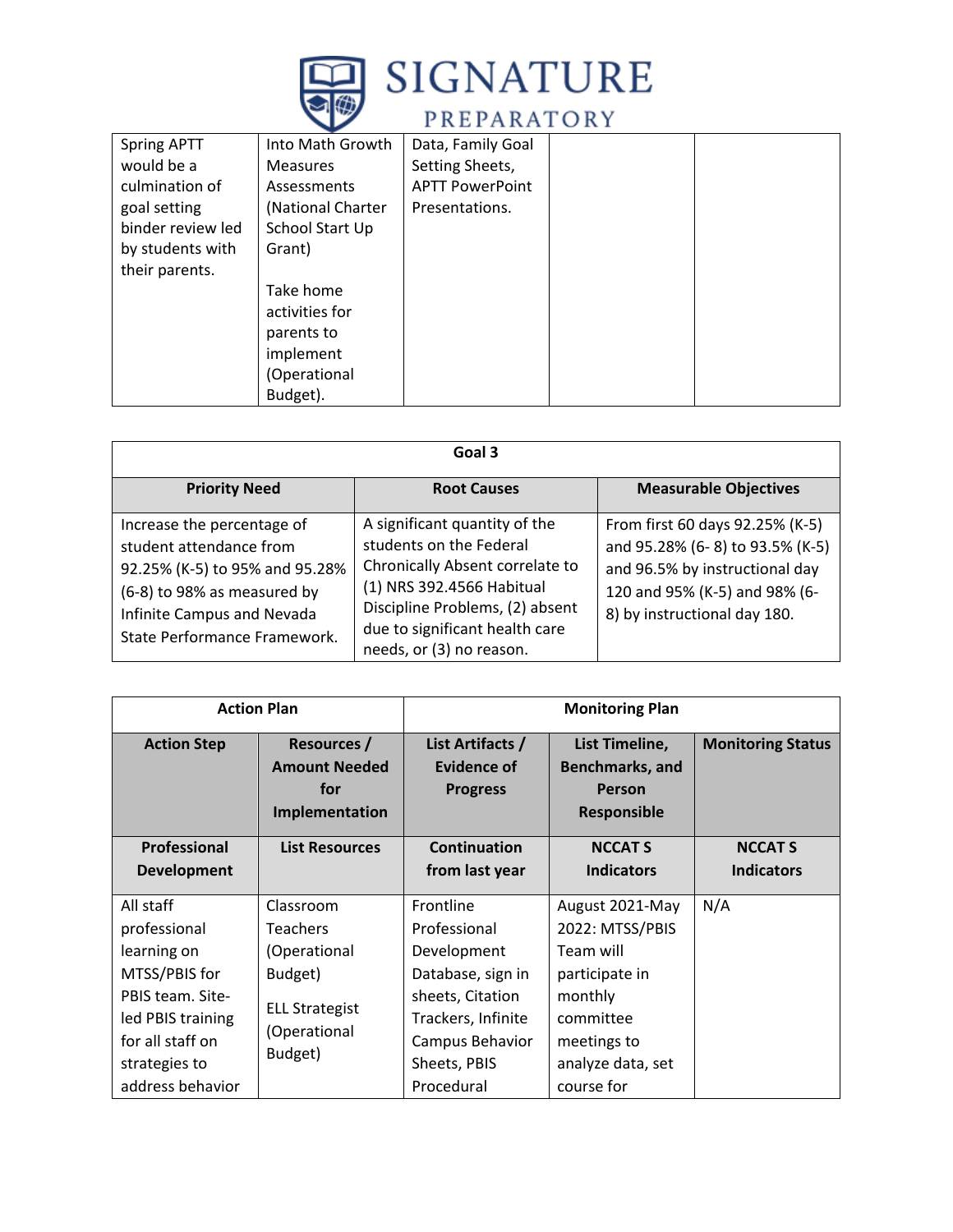

# **SIGNATURE**

# PREPARATORY

| proactively, and<br>data analysis. PBIS<br>Tier 1 team will<br>use data to revise<br>and improve<br>school wide PBIS.<br>Family                                                                                                                                   | Infinite Campus<br>(Operational<br>Budget)<br><b>List Resources</b>                                                                                                                                                                                                                                                                                                         | Posters, PBIS<br>Rubrics, PBIS Tier I<br>Behaviors lesson<br>plans.<br><b>Continuation</b>                                                                                                       | staff/faculty PD,<br>and recommend<br>changes to<br>strategies.<br><b>NCCAT S</b> | <b>NCCAT S</b>    |
|-------------------------------------------------------------------------------------------------------------------------------------------------------------------------------------------------------------------------------------------------------------------|-----------------------------------------------------------------------------------------------------------------------------------------------------------------------------------------------------------------------------------------------------------------------------------------------------------------------------------------------------------------------------|--------------------------------------------------------------------------------------------------------------------------------------------------------------------------------------------------|-----------------------------------------------------------------------------------|-------------------|
| Engagement                                                                                                                                                                                                                                                        |                                                                                                                                                                                                                                                                                                                                                                             | from last year                                                                                                                                                                                   | <b>Indicators</b>                                                                 | <b>Indicators</b> |
| School<br>Administration<br>will communicate<br>with families via<br>home visits,<br>conferences,<br>emails and assist<br>in providing<br>needed<br>wraparound<br>services for<br>students in need<br>of academic,<br>behavioral or<br>attendance<br>improvement. | <b>School Principal</b><br>(Operational<br>Budget)<br><b>School Assistant</b><br>Principal<br>(Operational<br>Budget)<br>School Dean<br>(Operational<br>Budget)<br><b>Special Education</b><br>Facilitator<br>(Operational<br>Budget)<br>School<br>Psychologist via<br>AIM (Operational<br>Budget) Infinite<br>Campus (National<br><b>Charter School</b><br>Start Up Grant) | Continued<br>communication to<br>parents and<br>stakeholders<br>through the<br>means and faculty<br>provided in<br>continuation and<br>improvement of<br>wraparound<br>services for<br>students. | N/A                                                                               | N/A               |

| <b>Source of Funds</b><br><b>Applicable to Priority</b><br>Need/Goal | <b>Amount Received for</b><br>this School Year | <b>Purposes for which</b><br>funds are used                                                                                                | <b>Applicable Goals</b> |
|----------------------------------------------------------------------|------------------------------------------------|--------------------------------------------------------------------------------------------------------------------------------------------|-------------------------|
| <b>Operational Budget</b>                                            | \$5,654,383                                    | Salaries, utilities,<br>general supplies, and<br>miscellaneous third-<br>party services (school<br>psychologist) to<br>support educational | Goals: 1, 2, 3          |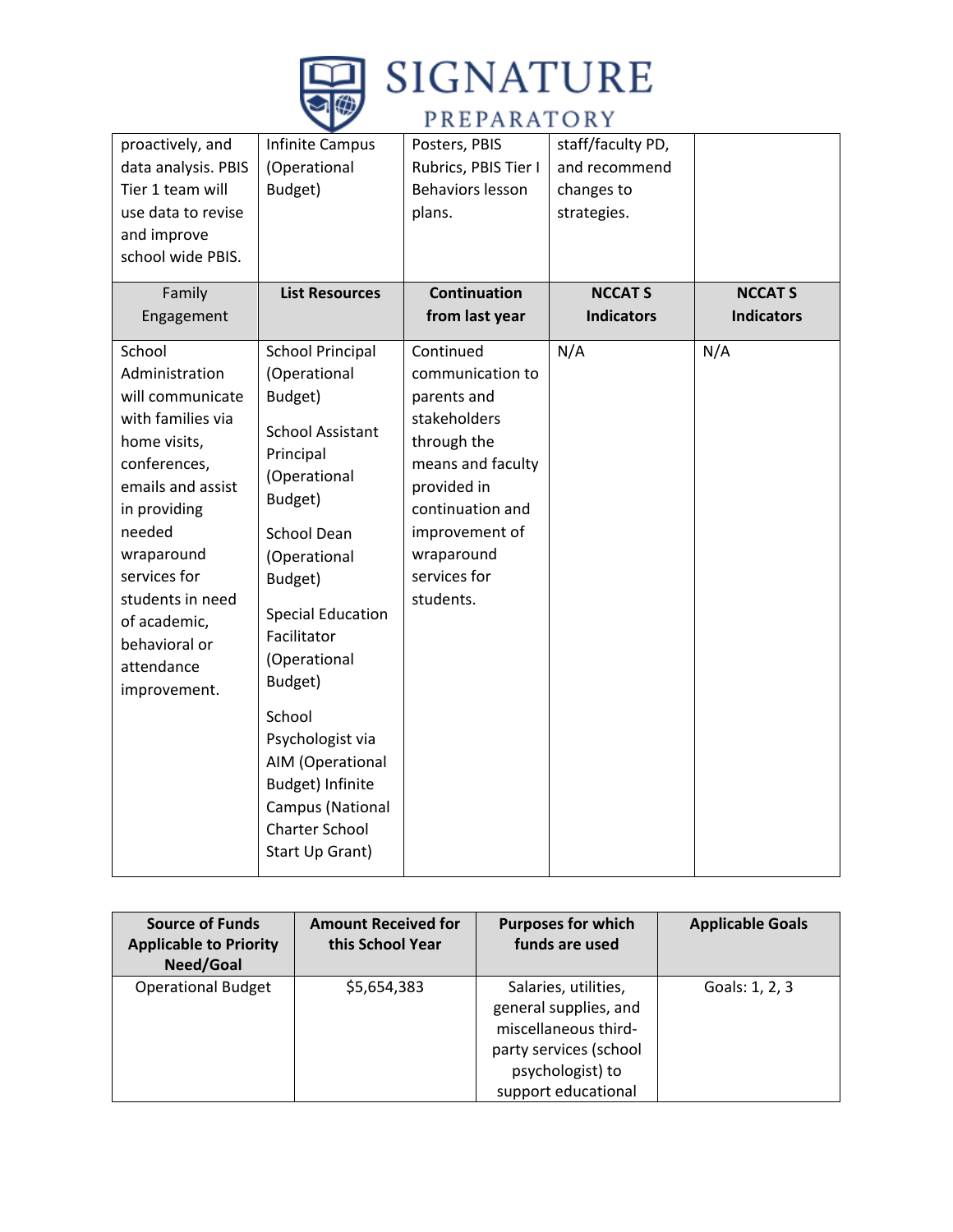

|                             |             | outcomes and meet       |                |
|-----------------------------|-------------|-------------------------|----------------|
|                             |             | priority needs.         |                |
| <b>Operating Grants and</b> | \$1,434,541 | Acquisition of          | Goals: 1, 2, 3 |
| Contributions               |             | textbooks, Infinite     |                |
|                             |             | Campus, Chromebooks,    |                |
|                             |             | Chromebook carts,       |                |
|                             |             | professional            |                |
|                             |             | development to          |                |
|                             |             | support educational     |                |
|                             |             | outcomes, priority      |                |
|                             |             | needs, and data         |                |
|                             |             | reporting as necessary. |                |

### **Appendix A – Professional Development Plan**

| <b>PD Plan</b>                                                                                                                                                                                                                               |
|----------------------------------------------------------------------------------------------------------------------------------------------------------------------------------------------------------------------------------------------|
| Goal 1:                                                                                                                                                                                                                                      |
| Provide PD for literacy programs for successful implementation of effective instructional practices.                                                                                                                                         |
| Provide PD for effective implementation of Professional Learning Community model for analyzing<br>student ELA/Reading data for planning effective and relevant instruction.                                                                  |
| Implement Academic Parent Teacher Team (APTT) Meetings 2 times per year in replacement of<br>traditional parent-teacher conferences. Spring APTT would be a culmination of goal setting binder<br>review led by students with their parents. |
| Goal 2:                                                                                                                                                                                                                                      |
| Provide PD for mathematics programs for successful implementation of effective instructional<br>practices.                                                                                                                                   |
| Provide PD for effective implementation of Professional Learning Community model for analyzing<br>student Math data for planning effective and relevant instruction.                                                                         |
| Implement Academic Parent Teacher Team (APTT) Meetings 2 times per year in replacement of<br>traditional parent-teacher conferences. Spring APTT would be a culmination of goal setting binder<br>review led by students with their parents. |
| Goal 3:                                                                                                                                                                                                                                      |
| All staff professional learning on MTSS/PBIS for PBIS team via a site- led PBIS training for all staff on<br>ctrategies to address behavior proactively, and data anglysis. DRIS Tier 1 team will use data to revise                         |

strategies to address behavior proactively, and data analysis. PBIS Tier 1 team will use data to revise and improve school-wide PBIS implementation.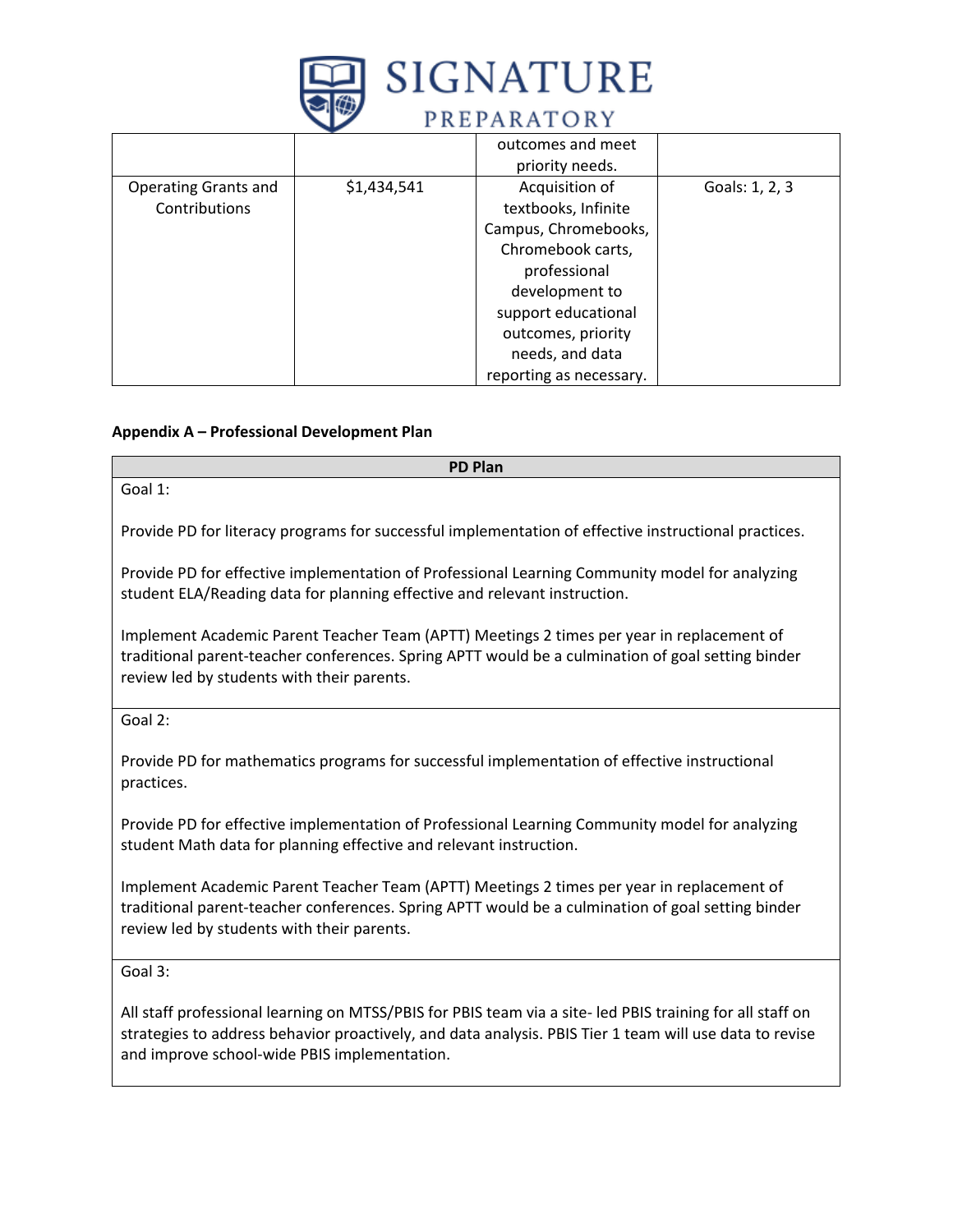

### **Appendix B – Family Engagement Plan**

### **PD Plan**

#### Goal 1:

Implement Academic Parent Teacher Team (APTT) Meetings 2 times per year in replacement of traditional parent-teacher conferences. Spring APTT would be a culmination of goal setting binder review led by students with their parents.

Goal 2:

Implement Academic Parent Teacher Team (APTT) Meetings 2 times per year in replacement of traditional parent-teacher conferences. Spring APTT would be a culmination of goal setting binder review led by students with their parents.

Goal 3:

School Administration will communicate with families via home visits, conferences, emails and assist in providing needed wraparound services for students in need of academic, behavioral or attendance improvement.

### **Appendix C – Monitoring/Evaluation Priority Need/Goal 1,2,3**

| <b>Priority Need</b>    | <b>Measurable Objective</b> | <b>Status</b> | <b>Comments</b> |
|-------------------------|-----------------------------|---------------|-----------------|
| All students will       | Increase the percent of     | In progress   |                 |
| increase proficiency in | all students in the         |               |                 |
| ELA from 49% (2021      | proficient and              |               |                 |
| Fall HMH ELA Growth     | advanced designations       |               |                 |
| Measure Baseline) to    | according to the below:     |               |                 |
| 60% by Spring 2020 as   |                             |               |                 |
| measured by HMH         | 1: Increase from 58%        |               |                 |
| <b>Growth Measure</b>   | (Fall) to 62% (Winter)      |               |                 |
| Assessment.             | to 66% (Spring).            |               |                 |
|                         |                             |               |                 |
|                         | 2: Increase from 60%        |               |                 |
|                         | (Fall) to 64% (Winter)      |               |                 |
|                         | to 68% (Spring).            |               |                 |
|                         |                             |               |                 |
|                         | 3: Increase from 58%        |               |                 |
|                         | (Fall) to 62% (Winter)      |               |                 |
|                         | to 66% (Spring).            |               |                 |
|                         |                             |               |                 |
|                         | 4: Increase from 55%        |               |                 |
|                         | (Fall) to 58% (Winter)      |               |                 |
|                         | to 61% (Spring).            |               |                 |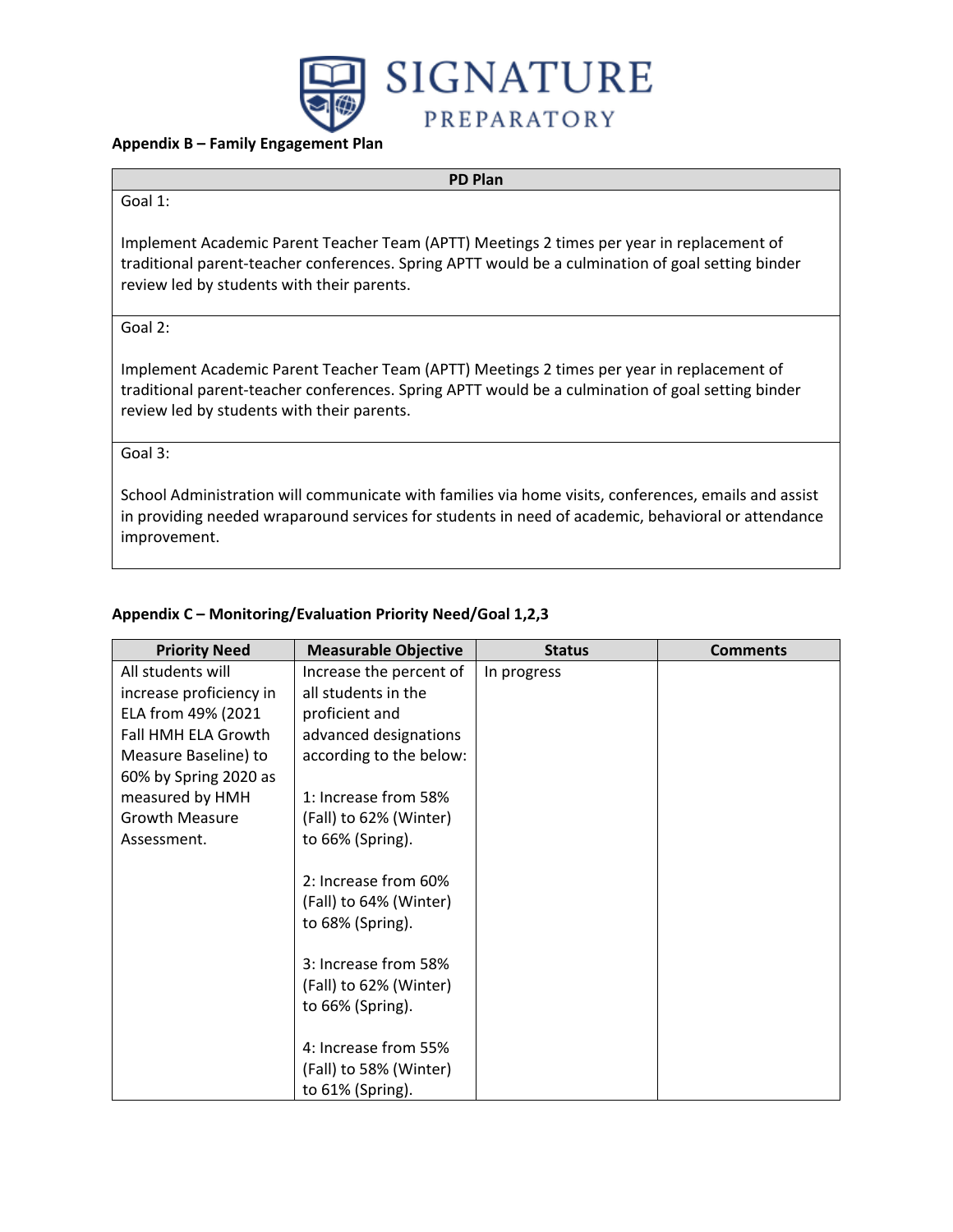

|                                                                                                                                                                                                                          | 5: Increase from 47%<br>(Fall) to 51% (Winter)<br>to 55% (Spring).<br>6: Increase from 44%<br>(Fall) to 49% (Winter)<br>to 53% (Spring).<br>7: Increase from 56%<br>(Fall) to 60% (Winter)<br>to 64% (Spring).<br>8: Increase from 17%<br>(Fall) to 27% (Winter)<br>to 35% (Spring).                                                                                                                                                                                                                                                               |             |  |
|--------------------------------------------------------------------------------------------------------------------------------------------------------------------------------------------------------------------------|----------------------------------------------------------------------------------------------------------------------------------------------------------------------------------------------------------------------------------------------------------------------------------------------------------------------------------------------------------------------------------------------------------------------------------------------------------------------------------------------------------------------------------------------------|-------------|--|
| All students will<br>increase proficiency in<br>Mathematics from 52%<br>(2021 Fall HMH Math<br><b>Growth Measure</b><br>Baseline) to 60% by<br>Spring 2020 as<br>measured by HMH<br><b>Growth Measure</b><br>Assessment. | Increase the percent of<br>all students in the<br>proficient and<br>advanced designations<br>according to the below:<br>1: Increase from 64%<br>(Fall) to 69% (Winter)<br>to 74% (Spring).<br>2: Increase from 70%<br>(Fall) to 75% (Winter)<br>to 80% (Spring).<br>3: Increase from 69%<br>(Fall) to 73% (Winter)<br>to 77% (Spring).<br>4: Increase from 49%<br>(Fall) to 53% (Winter)<br>to 57% (Spring).<br>5: Increase from 45%<br>(Fall) to 50% (Winter)<br>to 55% (Spring).<br>6/7/8: Increase from<br>40% (Fall) to 46%<br>(Winter) to 52% | In progress |  |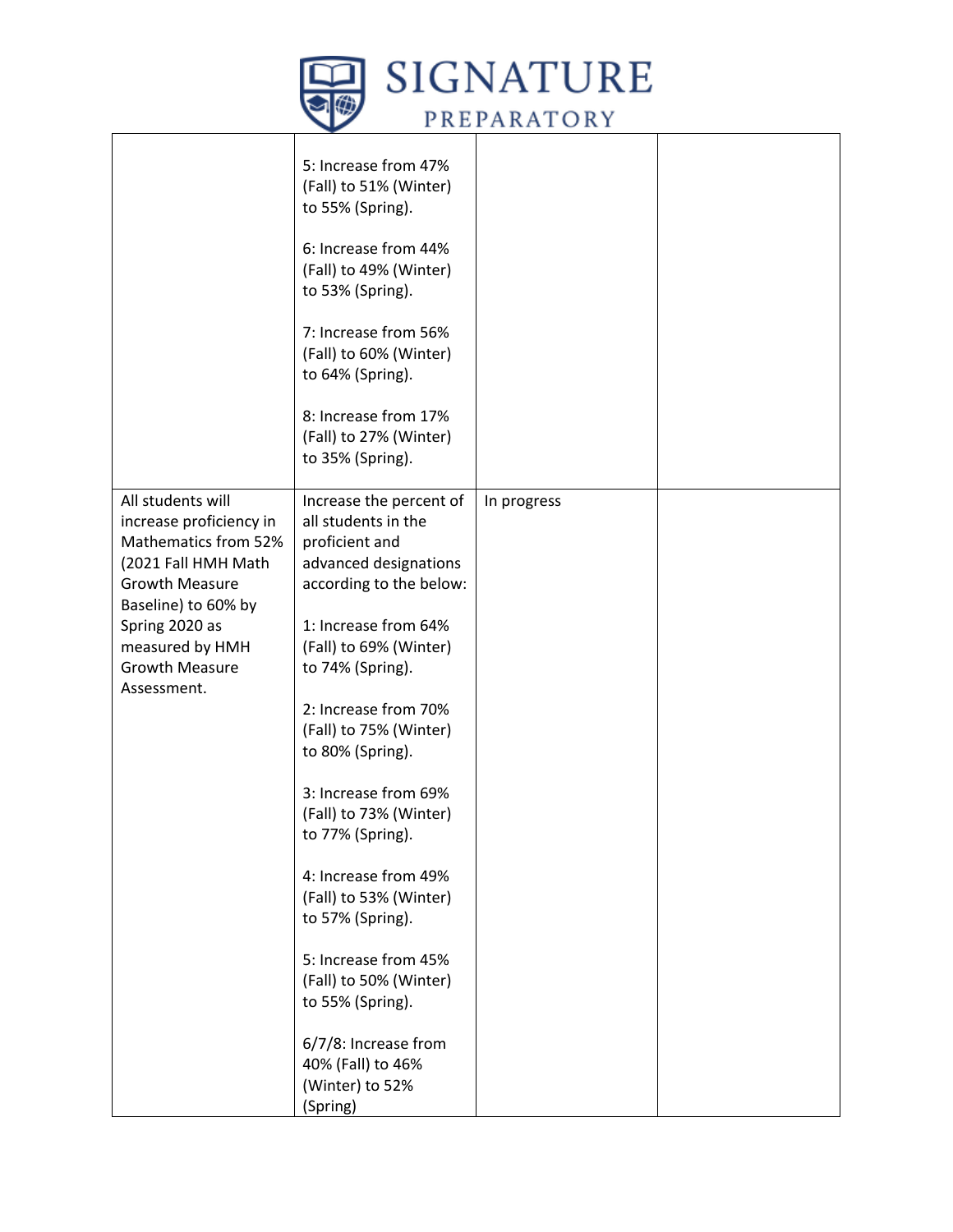

### **Priority Need/Goal 1: Reading/ELA**

| <b>Monitoring/Evaluation</b> | Mid-Year                     | <b>End Year</b>              | <b>Status</b> |
|------------------------------|------------------------------|------------------------------|---------------|
| <b>Progress</b>              | Greater than 75% of all      | All teachers at all grade    | In progress   |
|                              | teachers at all grade        | levels and content areas     |               |
|                              | levels and content areas     | providing for a rigorous,    |               |
|                              | providing for a rigorous,    | <b>NVACs Aligned Tier I</b>  |               |
|                              | <b>NVACs Aligned Tier I</b>  | Reading/ELA instruction.     |               |
|                              | Reading/ELA instruction.     |                              |               |
|                              |                              | All grade levels analyzing   |               |
|                              | Greater than 75% of all      | common formative             |               |
|                              | grade levels are             | assessments and              |               |
|                              | analyzing common             | planning                     |               |
|                              | formative assessments        | interventions/reteaching     |               |
|                              | and planning                 | according to                 |               |
|                              | interventions/reteaching     | <b>Professional Learning</b> |               |
|                              | according to                 | Community model.             |               |
|                              | <b>Professional Learning</b> |                              |               |
|                              | Community model.             |                              |               |
| <b>Barriers</b>              | Time and funding             | Time and funding             | In progress   |
| <b>Next Steps</b>            | Continue to monitor and      | Continue to monitor and      | In progress   |
|                              | provide support,             | provide support,             |               |
|                              | additional professional      | additional professional      |               |
|                              | development                  | development                  |               |

## **Priority Need/Goal 2: Mathematics**

| <b>Monitoring/Evaluation</b> | Mid-Year                     | <b>End Year</b>              | <b>Status</b> |
|------------------------------|------------------------------|------------------------------|---------------|
| <b>Progress</b>              | Greater than 75% of all      | All teachers at all grade    | In progress   |
|                              | teachers at all grade        | levels and content areas     |               |
|                              | levels and content areas     | providing for a rigorous,    |               |
|                              | providing for a rigorous,    | <b>NVACs Aligned Tier I</b>  |               |
|                              | <b>NVACs Aligned Tier I</b>  | <b>Mathematics</b>           |               |
|                              | <b>Mathematics</b>           | instruction. All grade       |               |
|                              | instruction. Greater than    | levels analyzing common      |               |
|                              | 75% of all grade levels      | formative assessments        |               |
|                              | are analyzing common         | and planning                 |               |
|                              | formative assessments        | interventions/reteaching     |               |
|                              | and planning                 | according to                 |               |
|                              | interventions/reteaching     | <b>Professional Learning</b> |               |
|                              | according to                 | Community model.             |               |
|                              | <b>Professional Learning</b> |                              |               |
|                              | Community model.             |                              |               |
| <b>Barriers</b>              | Time and funding             | Time and funding             | In progress   |